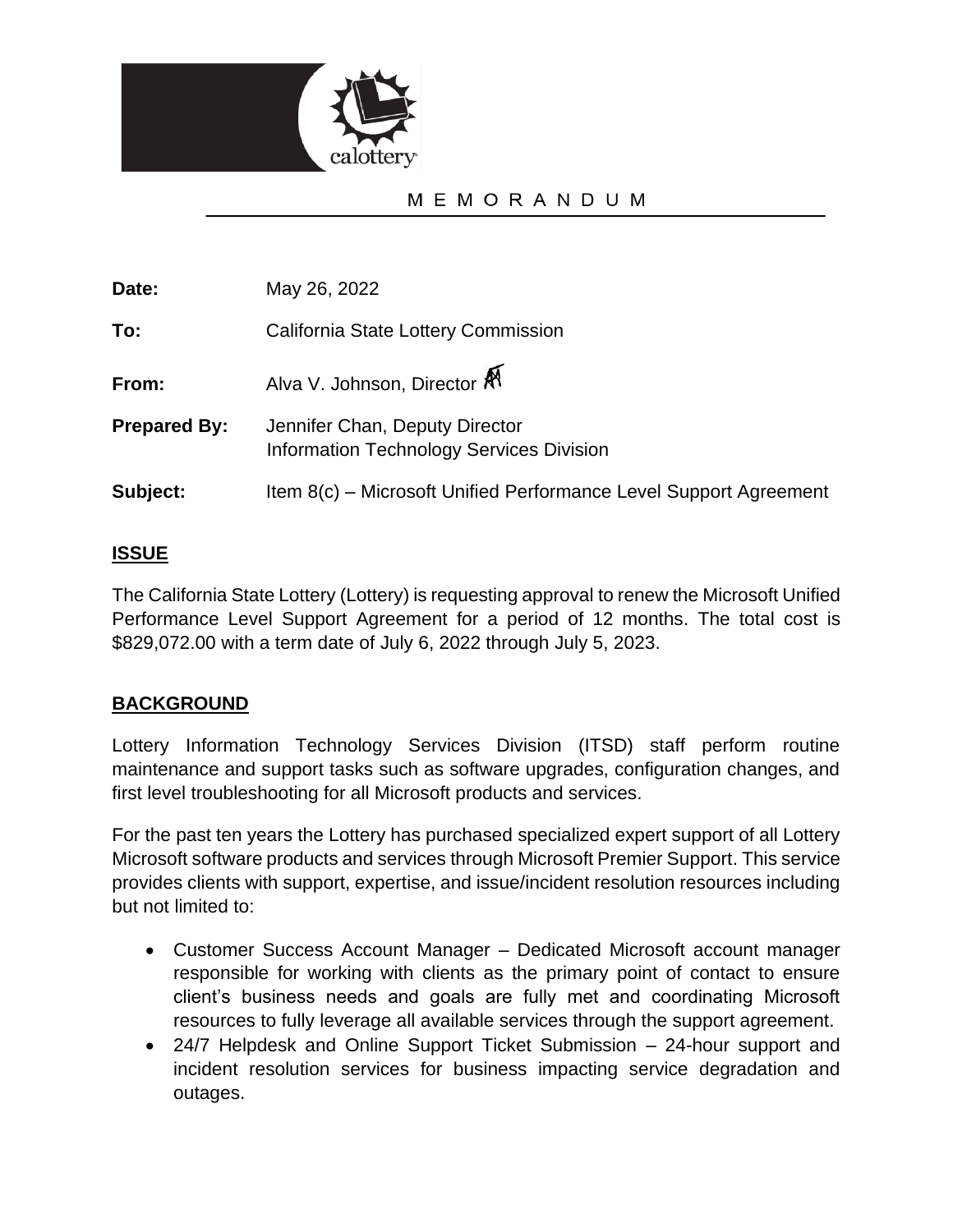California State Lottery Commission May 26, 2022 Page 2

- Proactive Services Ability to add-on Microsoft support services, webcasts, workshops, labs, and trainings to support client business goals and adoption of Microsoft technology services.
- Advisory Support Up to six hours of telephone advisory support per incident to resolve incidents and issues.

In 2019, based on the Lottery's increased Microsoft support needs and best value of other ongoing support models, the Lottery decided to replace the Microsoft Premier Support agreement with an upgraded support model called the Microsoft Unified Support. The Microsoft Unified Support has two tiers of extensive support that provide support options beyond what was provided under the Premier Support: the "Advanced" or "Performance" tiers. Of the two tiers of Microsoft Unified Support, the "Performance tier provides maximum level of support for clients. The Microsoft Unified Performance Level Support provides the Lottery all the benefits of the previous Microsoft Premier Support with additional extensive support and services including but not limited to:

- Support Technology Advisor Dedicated Microsoft technology advisor to assist the Lottery with in-depth planning and technical assistance in implementing technologies to facilitate cloud adoption.
- Technical Support and Escalation Management Response to critical incidents impacted by Microsoft service degradation and outages with a dedicated Critical Situation Manager as the Lottery's single point of contact within 30 minutes or less.
- On-Demand Services Hub ITSD access to Microsoft's library of on-demand assessments, learning paths, and self-service training material and videos as a resource for all technical staff.
- Built-in Proactive Services Includes credits to be used for Microsoft support services, webcasts, workshops, labs, and trainings to support client business goals and adoption of Microsoft technology services.

Since Fiscal Year (FY) 2019-20 the Lottery's Microsoft Unified Performance Level Support Agreement cost has incrementally increased annually but has not met the threshold to require Lottery Commission approval.

However, for FY 2022-23, several critical Lottery technology initiatives will require a team of specialized and dedicated support from expert level Microsoft Designated Support Engineers (DSE) as part of and in addition to what is covered under the Microsoft Unified Performance Level Support. As a result of the need for Microsoft DSEs, the proposed cost for the Microsoft Unified Performance Level Support Agreement for FY 2022-23 reflects a significantly higher cost as compared to previous years.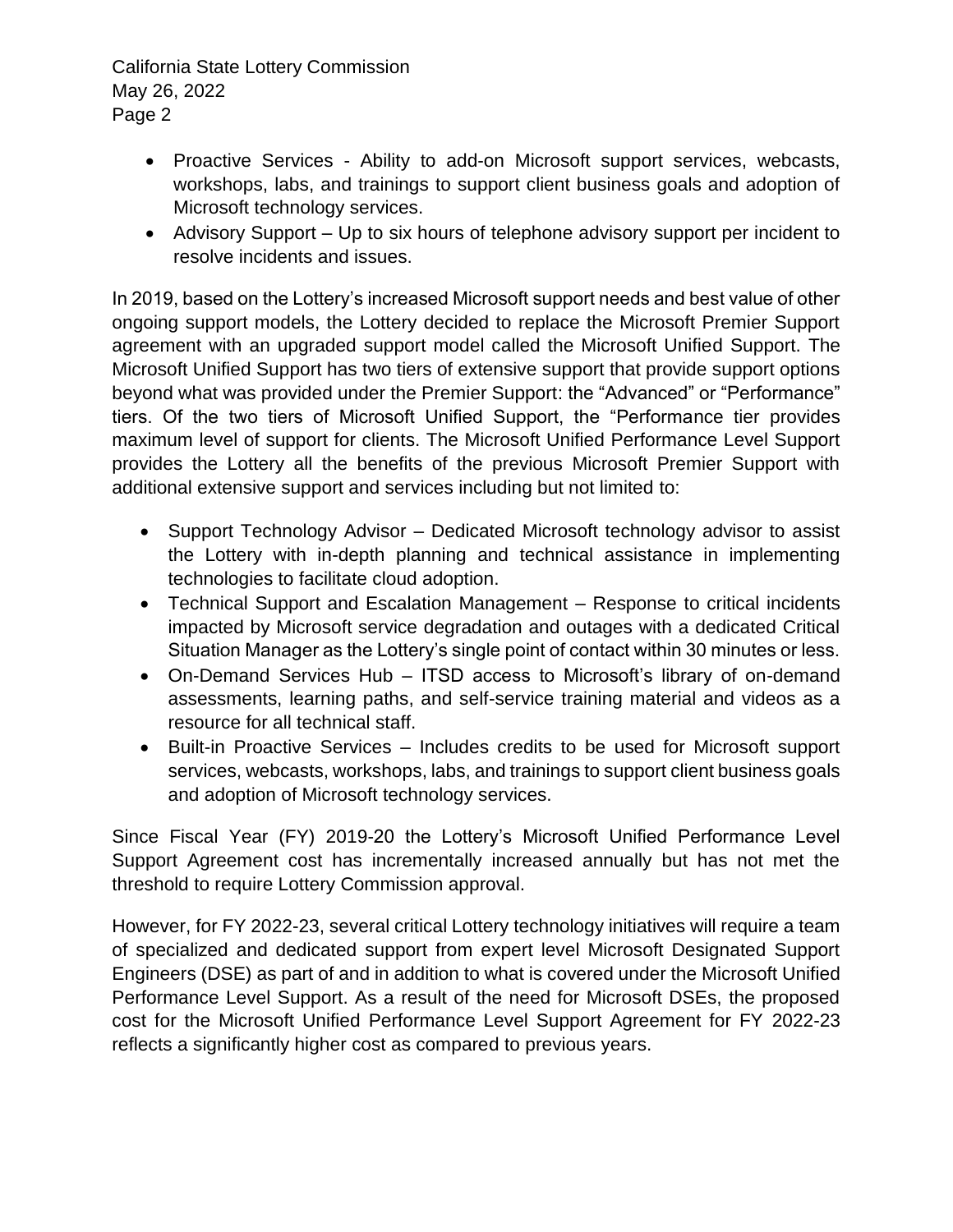California State Lottery Commission May 26, 2022 Page 3

# **DISCUSSION**

The Microsoft Unified Performance Level Support Agreement benefits the Lottery by providing access to expert resources in resolving Microsoft related problems, assistance with the installation of new products, and training on Microsoft products for administrators and users throughout the Lottery. The Lottery has been working extensively with Microsoft support on multiple initiatives which include Azure Cloud Technologies, Enterprise Patch management, Office 365 application vulnerability remediation, Microsoft Teams feature configuration to support ongoing teleworking needs, the transition from on-premises SharePoint to SharePoint Online, and the implementation of Microsoft's mobile device management solution, InTune.

For FY 2022-23 the Microsoft Unified Performance Level Support Agreement and Microsoft DSEs will allow the Lottery access to highly specialized and expert level resources to obtain product support directly from the Microsoft corporation to support the Lottery's planned FY 2022-23 Lottery technology initiatives. These technology infrastructure initiatives are related to cloud services (Azure), business productivity tools (Microsoft Word and Excel), collaboration tools (Microsoft Teams and SharePoint), and data center tools providing critical infrastructure functions such as virtualization, application development, network management and database administration.

Below are the planned FY 2022-23 Lottery technology initiatives:

- 1. Azure Cloud Infrastructure Expansion and Optimization Will allow the Lottery to transition aging/end of life (EOL) backup data center infrastructure to the Azure Cloud infrastructure and reduce the Lottery's overall hardware maintenance and support costs. This will improve the Lottery's Disaster Recovery capabilities.
- 2. Lottery Data Warehouse Modernization and Migration Aligns with broader Lottery strategy of leveraging modernized Cloud services and will allow the Lottery to ensure continuity of data warehouse capabilities. For example, predictive analytics tools will increase the Lottery's ability to forecast Lottery trends such as ticket sales and jackpots.
- 3. Migration to SharePoint Online Will allow the Lottery to leverage modernized Office365 (O365) Cloud services and offerings to improve security, scalability, reliability, and reduce maintenance of physical on premises hardware. This will address EOL and legacy components, improve Disaster Recovery capabilities, and align with the Lottery's cloud strategy.
- 4. Modernize Tools to Support in-house Application Development in Azure Supports the Lottery's efforts to modernize internally developed applications and